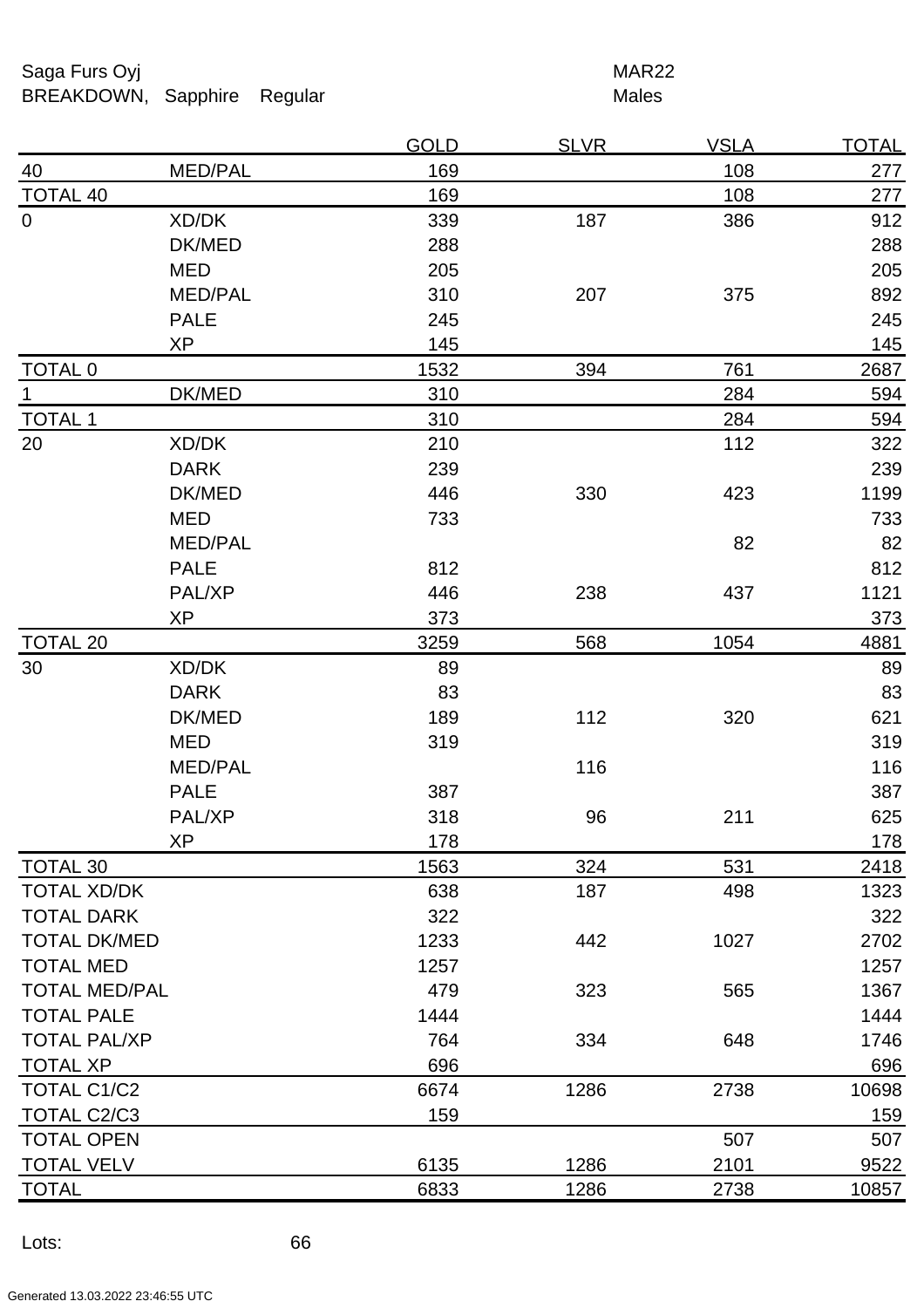| Saga Furs Oyj<br>BREAKDOWN, Sapphire<br>Regular |  |    |             | MAR <sub>22</sub><br><b>Males</b> |             |              |  |  |
|-------------------------------------------------|--|----|-------------|-----------------------------------|-------------|--------------|--|--|
|                                                 |  |    | <b>GOLD</b> | <b>SLVR</b>                       | <b>VSLA</b> | <u>TOTAL</u> |  |  |
| Showlots:                                       |  | 57 |             |                                   |             |              |  |  |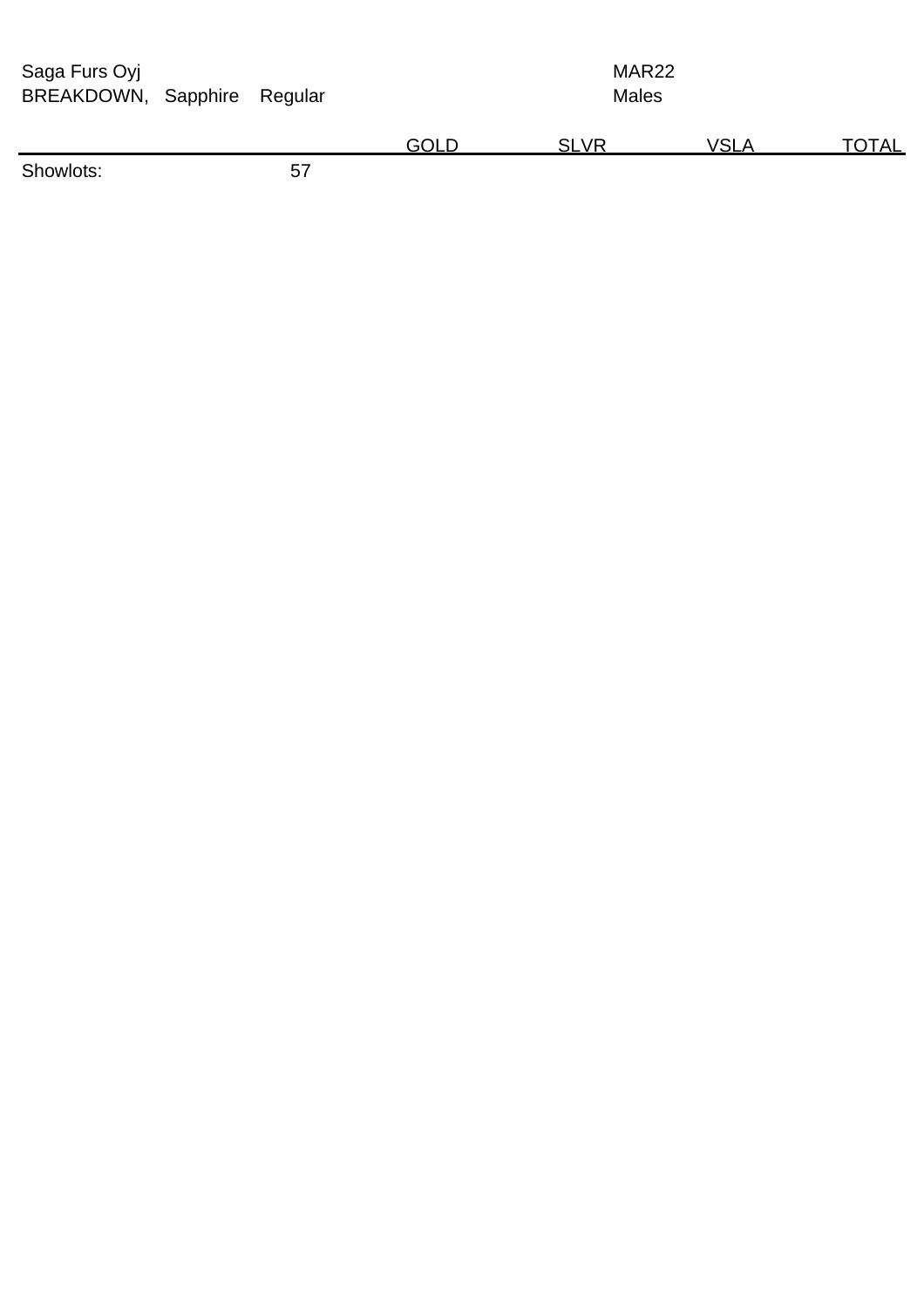Saga Furs Oyj and the Saga Furs Oyj and the Saga Furs of the MAR22 BREAKDOWN, Sapphire Regular **Females** 

| 153<br>193<br>2XD/XD<br>178<br>524<br><b>DARK</b><br>703<br>703<br>582<br>2210<br>DK/MED<br>779<br>849<br><b>MED</b><br>1263<br>1263<br><b>PALE</b><br>1402<br>1402<br>PAL/XP<br>721<br>344<br>785<br>1850<br>480<br>XP<br>480<br>1119<br>8432<br>5501<br>1812<br>MED/PAL<br>164<br>164<br>164<br>164<br>115<br>2XD/XD<br>115<br>XD/DK<br>136<br>136<br>DK/MED<br>325<br>325<br><b>MED/PAL</b><br>229<br>851<br>1080<br>323<br>323<br>PAL/XP<br>1128<br>851<br>1979<br>102<br>150<br>113<br>2XD/XD<br>365<br><b>DARK</b><br>163<br>163<br>437<br>276<br>960<br>DK/MED<br>247<br><b>MED</b><br>273<br>273<br>MED/PAL<br>148<br>148<br><b>PALE</b><br>928<br>928<br>PAL/XP<br>202<br>275<br>772<br>295<br><b>XP</b><br>378<br>378<br>3987<br>2483<br>701<br>803<br>DK/MED<br>185<br>185<br><b>MED/PAL</b><br>206<br>206<br>PAL/XP<br>193<br><u>193</u><br>378<br>206<br>584<br>343<br><b>TOTAL 2XD/XD</b><br>370<br>291<br>1004<br>136<br><b>TOTAL XD/DK</b><br>136<br><b>TOTAL DARK</b><br>866<br>866<br><b>TOTAL DK/MED</b><br>1726<br>858<br>1096<br>3680<br><b>TOTAL MED</b><br>1536<br>1536<br><b>TOTAL MED/PAL</b><br>393<br>1205<br>1598<br>2330<br>2330<br><b>TOTAL PAL/XP</b><br>1439<br>619<br>1080<br>3138<br>858<br>858<br>638<br><b>TOTAL C1/C2</b><br>1322<br>7701<br>9661<br>1182<br>2350<br>TOTAL C2/C3<br>1953<br>5485<br><b>TOTAL OPEN</b><br>206<br>206 |                   |  | <b>GOLD</b> | <b>SLVR</b> | <b>VSLA</b> | <b>TOTAL</b> |
|--------------------------------------------------------------------------------------------------------------------------------------------------------------------------------------------------------------------------------------------------------------------------------------------------------------------------------------------------------------------------------------------------------------------------------------------------------------------------------------------------------------------------------------------------------------------------------------------------------------------------------------------------------------------------------------------------------------------------------------------------------------------------------------------------------------------------------------------------------------------------------------------------------------------------------------------------------------------------------------------------------------------------------------------------------------------------------------------------------------------------------------------------------------------------------------------------------------------------------------------------------------------------------------------------------------------------------------------------------------------------|-------------------|--|-------------|-------------|-------------|--------------|
|                                                                                                                                                                                                                                                                                                                                                                                                                                                                                                                                                                                                                                                                                                                                                                                                                                                                                                                                                                                                                                                                                                                                                                                                                                                                                                                                                                          | $\overline{2}$    |  |             |             |             |              |
|                                                                                                                                                                                                                                                                                                                                                                                                                                                                                                                                                                                                                                                                                                                                                                                                                                                                                                                                                                                                                                                                                                                                                                                                                                                                                                                                                                          |                   |  |             |             |             |              |
|                                                                                                                                                                                                                                                                                                                                                                                                                                                                                                                                                                                                                                                                                                                                                                                                                                                                                                                                                                                                                                                                                                                                                                                                                                                                                                                                                                          |                   |  |             |             |             |              |
|                                                                                                                                                                                                                                                                                                                                                                                                                                                                                                                                                                                                                                                                                                                                                                                                                                                                                                                                                                                                                                                                                                                                                                                                                                                                                                                                                                          |                   |  |             |             |             |              |
|                                                                                                                                                                                                                                                                                                                                                                                                                                                                                                                                                                                                                                                                                                                                                                                                                                                                                                                                                                                                                                                                                                                                                                                                                                                                                                                                                                          |                   |  |             |             |             |              |
|                                                                                                                                                                                                                                                                                                                                                                                                                                                                                                                                                                                                                                                                                                                                                                                                                                                                                                                                                                                                                                                                                                                                                                                                                                                                                                                                                                          |                   |  |             |             |             |              |
|                                                                                                                                                                                                                                                                                                                                                                                                                                                                                                                                                                                                                                                                                                                                                                                                                                                                                                                                                                                                                                                                                                                                                                                                                                                                                                                                                                          |                   |  |             |             |             |              |
|                                                                                                                                                                                                                                                                                                                                                                                                                                                                                                                                                                                                                                                                                                                                                                                                                                                                                                                                                                                                                                                                                                                                                                                                                                                                                                                                                                          | <b>TOTAL 2</b>    |  |             |             |             |              |
|                                                                                                                                                                                                                                                                                                                                                                                                                                                                                                                                                                                                                                                                                                                                                                                                                                                                                                                                                                                                                                                                                                                                                                                                                                                                                                                                                                          | $\overline{0}$    |  |             |             |             |              |
|                                                                                                                                                                                                                                                                                                                                                                                                                                                                                                                                                                                                                                                                                                                                                                                                                                                                                                                                                                                                                                                                                                                                                                                                                                                                                                                                                                          | TOTAL 0           |  |             |             |             |              |
|                                                                                                                                                                                                                                                                                                                                                                                                                                                                                                                                                                                                                                                                                                                                                                                                                                                                                                                                                                                                                                                                                                                                                                                                                                                                                                                                                                          | 3                 |  |             |             |             |              |
|                                                                                                                                                                                                                                                                                                                                                                                                                                                                                                                                                                                                                                                                                                                                                                                                                                                                                                                                                                                                                                                                                                                                                                                                                                                                                                                                                                          |                   |  |             |             |             |              |
|                                                                                                                                                                                                                                                                                                                                                                                                                                                                                                                                                                                                                                                                                                                                                                                                                                                                                                                                                                                                                                                                                                                                                                                                                                                                                                                                                                          |                   |  |             |             |             |              |
|                                                                                                                                                                                                                                                                                                                                                                                                                                                                                                                                                                                                                                                                                                                                                                                                                                                                                                                                                                                                                                                                                                                                                                                                                                                                                                                                                                          |                   |  |             |             |             |              |
|                                                                                                                                                                                                                                                                                                                                                                                                                                                                                                                                                                                                                                                                                                                                                                                                                                                                                                                                                                                                                                                                                                                                                                                                                                                                                                                                                                          |                   |  |             |             |             |              |
|                                                                                                                                                                                                                                                                                                                                                                                                                                                                                                                                                                                                                                                                                                                                                                                                                                                                                                                                                                                                                                                                                                                                                                                                                                                                                                                                                                          | <b>TOTAL 3</b>    |  |             |             |             |              |
|                                                                                                                                                                                                                                                                                                                                                                                                                                                                                                                                                                                                                                                                                                                                                                                                                                                                                                                                                                                                                                                                                                                                                                                                                                                                                                                                                                          | $\mathbf{1}$      |  |             |             |             |              |
|                                                                                                                                                                                                                                                                                                                                                                                                                                                                                                                                                                                                                                                                                                                                                                                                                                                                                                                                                                                                                                                                                                                                                                                                                                                                                                                                                                          |                   |  |             |             |             |              |
|                                                                                                                                                                                                                                                                                                                                                                                                                                                                                                                                                                                                                                                                                                                                                                                                                                                                                                                                                                                                                                                                                                                                                                                                                                                                                                                                                                          |                   |  |             |             |             |              |
|                                                                                                                                                                                                                                                                                                                                                                                                                                                                                                                                                                                                                                                                                                                                                                                                                                                                                                                                                                                                                                                                                                                                                                                                                                                                                                                                                                          |                   |  |             |             |             |              |
|                                                                                                                                                                                                                                                                                                                                                                                                                                                                                                                                                                                                                                                                                                                                                                                                                                                                                                                                                                                                                                                                                                                                                                                                                                                                                                                                                                          |                   |  |             |             |             |              |
|                                                                                                                                                                                                                                                                                                                                                                                                                                                                                                                                                                                                                                                                                                                                                                                                                                                                                                                                                                                                                                                                                                                                                                                                                                                                                                                                                                          |                   |  |             |             |             |              |
|                                                                                                                                                                                                                                                                                                                                                                                                                                                                                                                                                                                                                                                                                                                                                                                                                                                                                                                                                                                                                                                                                                                                                                                                                                                                                                                                                                          |                   |  |             |             |             |              |
|                                                                                                                                                                                                                                                                                                                                                                                                                                                                                                                                                                                                                                                                                                                                                                                                                                                                                                                                                                                                                                                                                                                                                                                                                                                                                                                                                                          |                   |  |             |             |             |              |
|                                                                                                                                                                                                                                                                                                                                                                                                                                                                                                                                                                                                                                                                                                                                                                                                                                                                                                                                                                                                                                                                                                                                                                                                                                                                                                                                                                          | <b>TOTAL 1</b>    |  |             |             |             |              |
|                                                                                                                                                                                                                                                                                                                                                                                                                                                                                                                                                                                                                                                                                                                                                                                                                                                                                                                                                                                                                                                                                                                                                                                                                                                                                                                                                                          | 0/1               |  |             |             |             |              |
|                                                                                                                                                                                                                                                                                                                                                                                                                                                                                                                                                                                                                                                                                                                                                                                                                                                                                                                                                                                                                                                                                                                                                                                                                                                                                                                                                                          |                   |  |             |             |             |              |
|                                                                                                                                                                                                                                                                                                                                                                                                                                                                                                                                                                                                                                                                                                                                                                                                                                                                                                                                                                                                                                                                                                                                                                                                                                                                                                                                                                          |                   |  |             |             |             |              |
|                                                                                                                                                                                                                                                                                                                                                                                                                                                                                                                                                                                                                                                                                                                                                                                                                                                                                                                                                                                                                                                                                                                                                                                                                                                                                                                                                                          | <b>TOTAL 0/1</b>  |  |             |             |             |              |
|                                                                                                                                                                                                                                                                                                                                                                                                                                                                                                                                                                                                                                                                                                                                                                                                                                                                                                                                                                                                                                                                                                                                                                                                                                                                                                                                                                          |                   |  |             |             |             |              |
|                                                                                                                                                                                                                                                                                                                                                                                                                                                                                                                                                                                                                                                                                                                                                                                                                                                                                                                                                                                                                                                                                                                                                                                                                                                                                                                                                                          |                   |  |             |             |             |              |
|                                                                                                                                                                                                                                                                                                                                                                                                                                                                                                                                                                                                                                                                                                                                                                                                                                                                                                                                                                                                                                                                                                                                                                                                                                                                                                                                                                          |                   |  |             |             |             |              |
|                                                                                                                                                                                                                                                                                                                                                                                                                                                                                                                                                                                                                                                                                                                                                                                                                                                                                                                                                                                                                                                                                                                                                                                                                                                                                                                                                                          |                   |  |             |             |             |              |
|                                                                                                                                                                                                                                                                                                                                                                                                                                                                                                                                                                                                                                                                                                                                                                                                                                                                                                                                                                                                                                                                                                                                                                                                                                                                                                                                                                          |                   |  |             |             |             |              |
|                                                                                                                                                                                                                                                                                                                                                                                                                                                                                                                                                                                                                                                                                                                                                                                                                                                                                                                                                                                                                                                                                                                                                                                                                                                                                                                                                                          |                   |  |             |             |             |              |
|                                                                                                                                                                                                                                                                                                                                                                                                                                                                                                                                                                                                                                                                                                                                                                                                                                                                                                                                                                                                                                                                                                                                                                                                                                                                                                                                                                          | <b>TOTAL PALE</b> |  |             |             |             |              |
|                                                                                                                                                                                                                                                                                                                                                                                                                                                                                                                                                                                                                                                                                                                                                                                                                                                                                                                                                                                                                                                                                                                                                                                                                                                                                                                                                                          |                   |  |             |             |             |              |
|                                                                                                                                                                                                                                                                                                                                                                                                                                                                                                                                                                                                                                                                                                                                                                                                                                                                                                                                                                                                                                                                                                                                                                                                                                                                                                                                                                          | <b>TOTAL XP</b>   |  |             |             |             |              |
|                                                                                                                                                                                                                                                                                                                                                                                                                                                                                                                                                                                                                                                                                                                                                                                                                                                                                                                                                                                                                                                                                                                                                                                                                                                                                                                                                                          |                   |  |             |             |             |              |
|                                                                                                                                                                                                                                                                                                                                                                                                                                                                                                                                                                                                                                                                                                                                                                                                                                                                                                                                                                                                                                                                                                                                                                                                                                                                                                                                                                          |                   |  |             |             |             |              |
|                                                                                                                                                                                                                                                                                                                                                                                                                                                                                                                                                                                                                                                                                                                                                                                                                                                                                                                                                                                                                                                                                                                                                                                                                                                                                                                                                                          |                   |  |             |             |             |              |
| 2722<br><b>TOTAL VELV</b><br>7701<br>1820<br>12243                                                                                                                                                                                                                                                                                                                                                                                                                                                                                                                                                                                                                                                                                                                                                                                                                                                                                                                                                                                                                                                                                                                                                                                                                                                                                                                       |                   |  |             |             |             |              |
| 9654<br>1820<br>3672<br>15146                                                                                                                                                                                                                                                                                                                                                                                                                                                                                                                                                                                                                                                                                                                                                                                                                                                                                                                                                                                                                                                                                                                                                                                                                                                                                                                                            | <b>TOTAL</b>      |  |             |             |             |              |